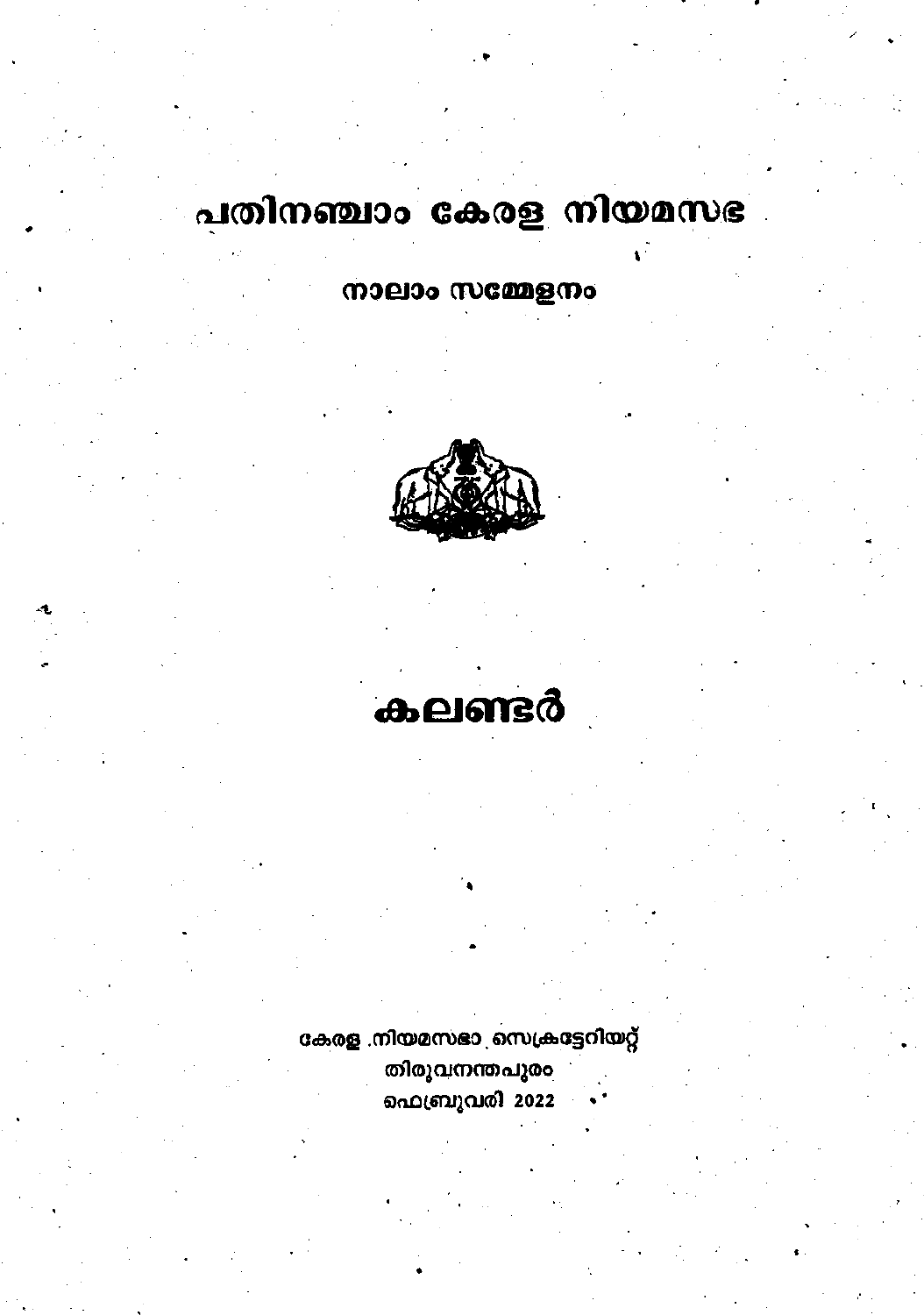# പതിനഞ്ചാം കേരള നിയമസഭ

നാലാം സമ്മേളനം



# കലണ്ടർ

കേരള നിയമസഭാ സെക്രട്ടേറിയറ്റ് തിരുവനന്തപുരം ഫെബ്രുവരി 2022

63/2022 (i).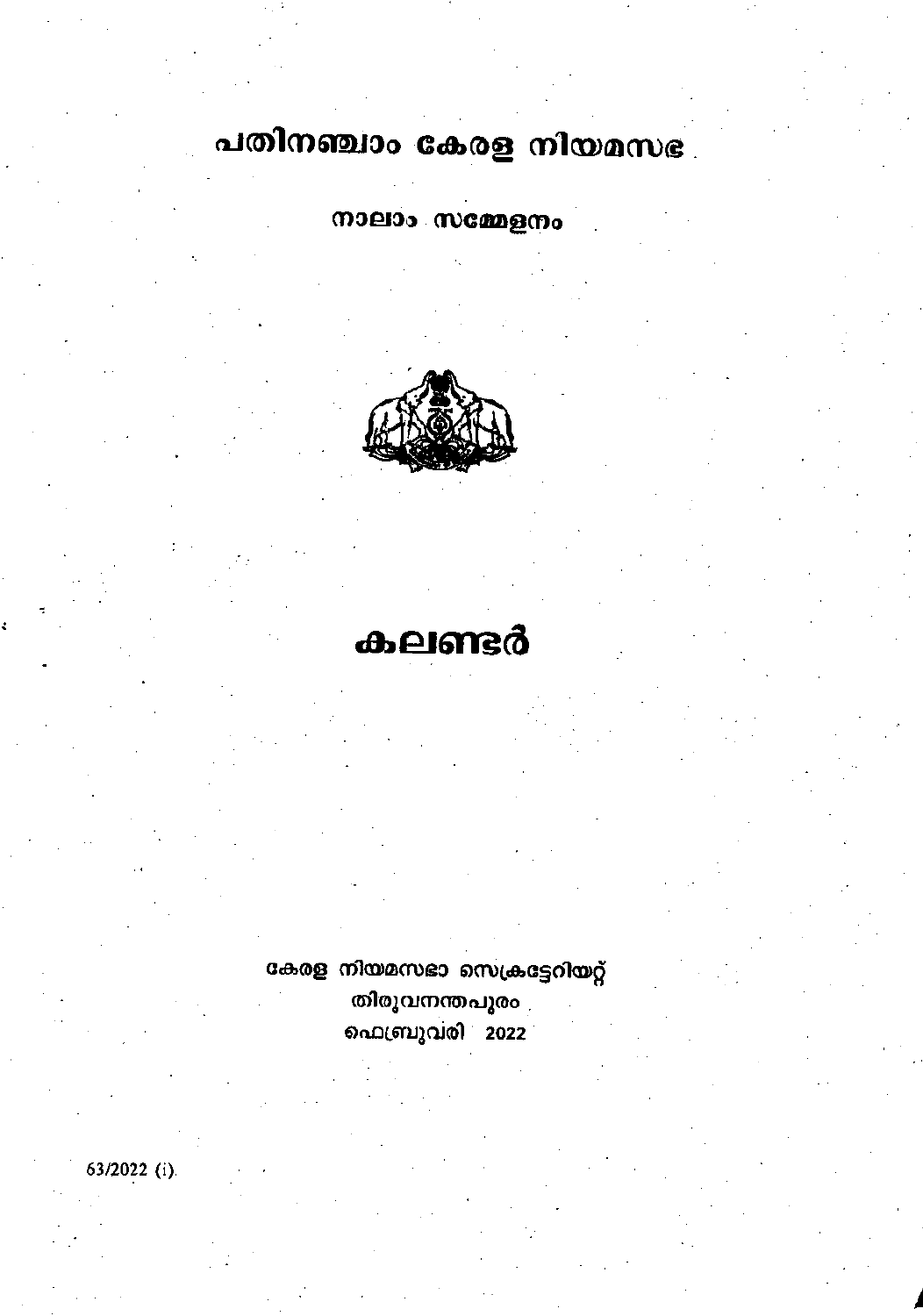## പതിനഞ്ചാം കേരള നിയമസഭ

നാലാം സമ്മേളനം

### കലണ്ടർ

2022 ഫെബ്രുവരി

 $\ddot{\phantom{0}}$ 

ഗവർണറുടെ പ്രസംഗം

പി. ടി. തോമസിന്റെ നിമ്യാണം സംബന്ധിച്ച റഫറൻസ്

ഗവർണറുടെ പ്രസംഗത്തിന് നന്ദി രേഖപ്പെടു ത്തുന്ന പ്രമേയത്തിന്മേലുള്ള ചർച്ച

സഭ ചേരുന്നതല്ല

### 2022 மாத்து

2021–2022 സാമ്പത്തിക വർഷത്തെ ബജറ്റിലേ യ്ക്കുള്ള ഉപധനാഭ്യർത്ഥനകളുടെ അന്തിമ στιχό ο 2011-2012, 2012-2013, 2013-2014, 2014–2015, 2015–2016 സാമ്പത്തിക വർഷങ്ങളിലെ അധിക ധനാഭ്യർത്ഥനകളുടെ സ്റ്റേറ്റ്മെന്റുകളും മേശപ്പുറത്ത് വയ്ക്കലും 2022–2023 സാമ്പത്തിക വർഷത്തേക്കുള്ള ബജറ്റും വോട്ട് ឆ១តាចិ അക്കൗണ്ട് സമർപ്പണവും

ബജറ്റിനെക്കുറിച്ചുള്ള പൊതുചർച്ച

2021–2022 സാമ്പത്തിക വർഷത്തെ ബജറ്റിലേ യ്ക്കുള്ള അന്തിമ ഉപധനാഭ്യർത്ഥനകളെയും 2011-2012, 2012-2013, 2013-2014, 2014-2015, 2015-2016 സാമ്പത്തിക വർഷങ്ങളിലെ അധിക ധനാഭ്യർത്ഥനകളെയും സംബന്ധിക്കുന്ന ചർച്ചയും വോട്ടെടുപ്പും

ഫെബ്രുവരി 18, വെള്ളി

ഫെബ്രുവരി 21, തിങ്കൾ

ഫെബ്രുവരി 22, ചൊവ്വ ഫെബ്രുവരി 23, ബുധൻ ഫെബ്രുവരി 24, വ്യാഴം

ഫെബ്രുവരി 25 മുതൽ മാർച്ച് 10 വരെ

മാർച്ച് 11, വെള്ളി

|  | മാർച്ച് 14, തിങ്കൾ |
|--|--------------------|
|  | മാർച്ച് 15, ചൊവ്വ  |
|  | മാർച്ച് 16, ബുധൻ   |
|  | മാർച് 17. വ്യാഴം   |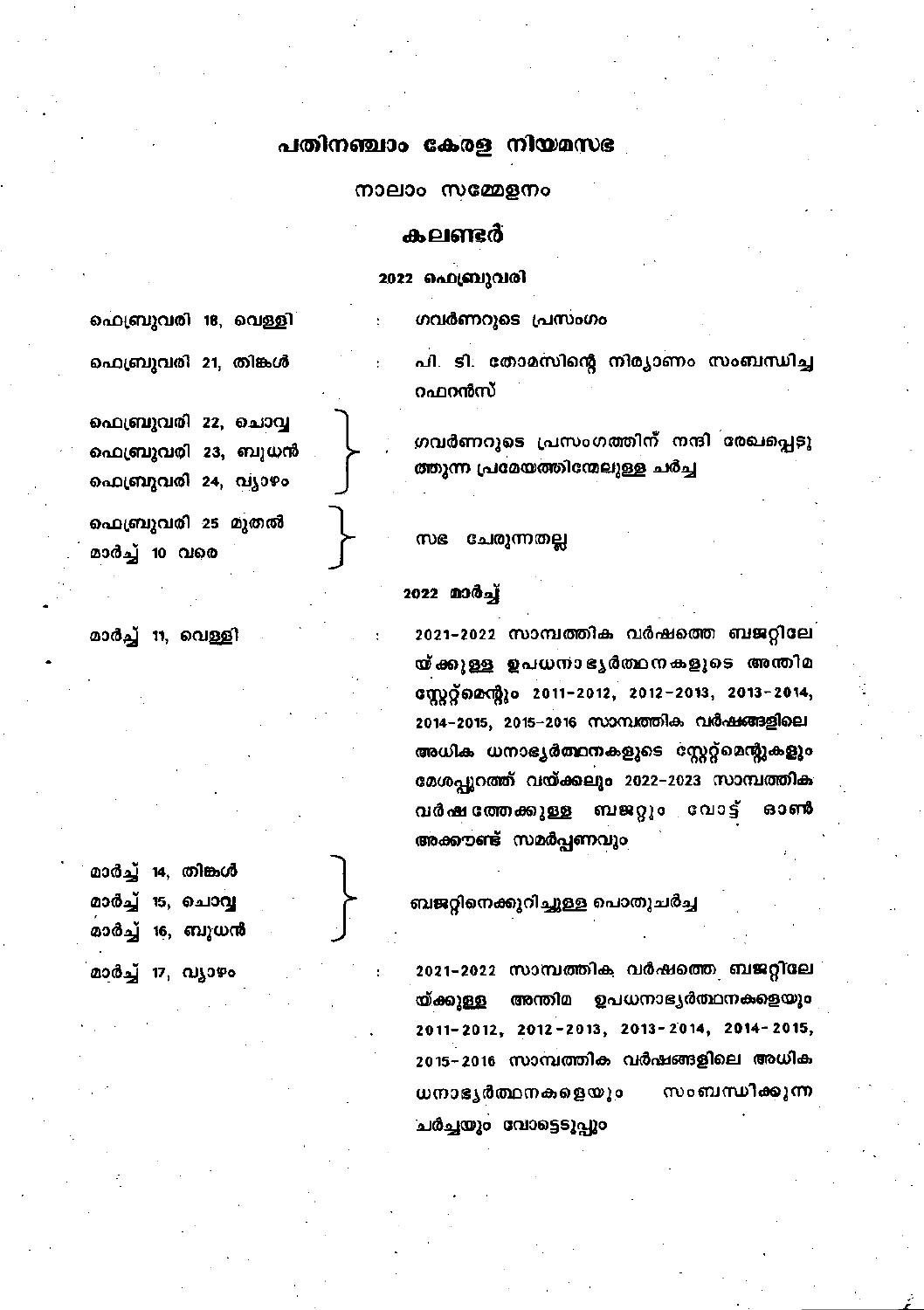മാർച്ച് 18, വെള്ളി

മാർച്ച് 21, തിങ്കൾ

ഗവൺമെന്റ് കാര്യവും അനൗദ്യോഗികാംഗ ങ്ങളുടെ കാര്യവും

ഗവൺമെന്റ് കാര്യം

ഗവൺമെന്റ് കാര്യം

ഉച്ചയ്ക്കുശേഷം 1 മുതൽ 2 വരെ 2021–2022 സാമ്പത്തിക വർഷത്തെ ബജറ്റിലേയ്ക്കുള്ള അന്തിമ ഉപധനാഭൃർത്ഥനകളെയും 2011-2012, 2012-2013.  $2013 - 2014$ ,  $2014 - 2015$ , 2015-2016 സാമ്പത്തിക വർഷങ്ങളിലെ അധിക ധനാഭ്യർത്ഥനകളെയും സംബന്ധിക്കുന്ന ധനവിനിയോഗ ബില്ലുകൾ

മാർച്ച് 22, ചൊവ്വ

. വോട് അക്കൗണ്ട്-ചർച്ചയും ഓൺ സോട്ടെടുപ്പും

മാർച്ച് 23, ബുധൻ

ഉച്ചുയ്ക്കുശേഷം 1 മുതൽ 2 വരെ 2022-ലെ കേരള. ധനവിനിയോഗ (വോട്ട് ഓൺ അക്കൗണ്ട്) ബിൽ.

കൂറിപ്പ് :— പ്രസ്തുത കലണ്ടർ ദൈനംദിന കാര്യക്രമത്തിലുണ്ടാകാവുന്ന മാറ്റങ്ങൾക്ക് വിധേയമാണ്.

തിരുവനന്തപുരം, 2022 ഫെബ്രുവരി 9.

എസ്. വി. ഉണ്ണികൃഷ്ണൻ നായർ. സെകട്ടറി.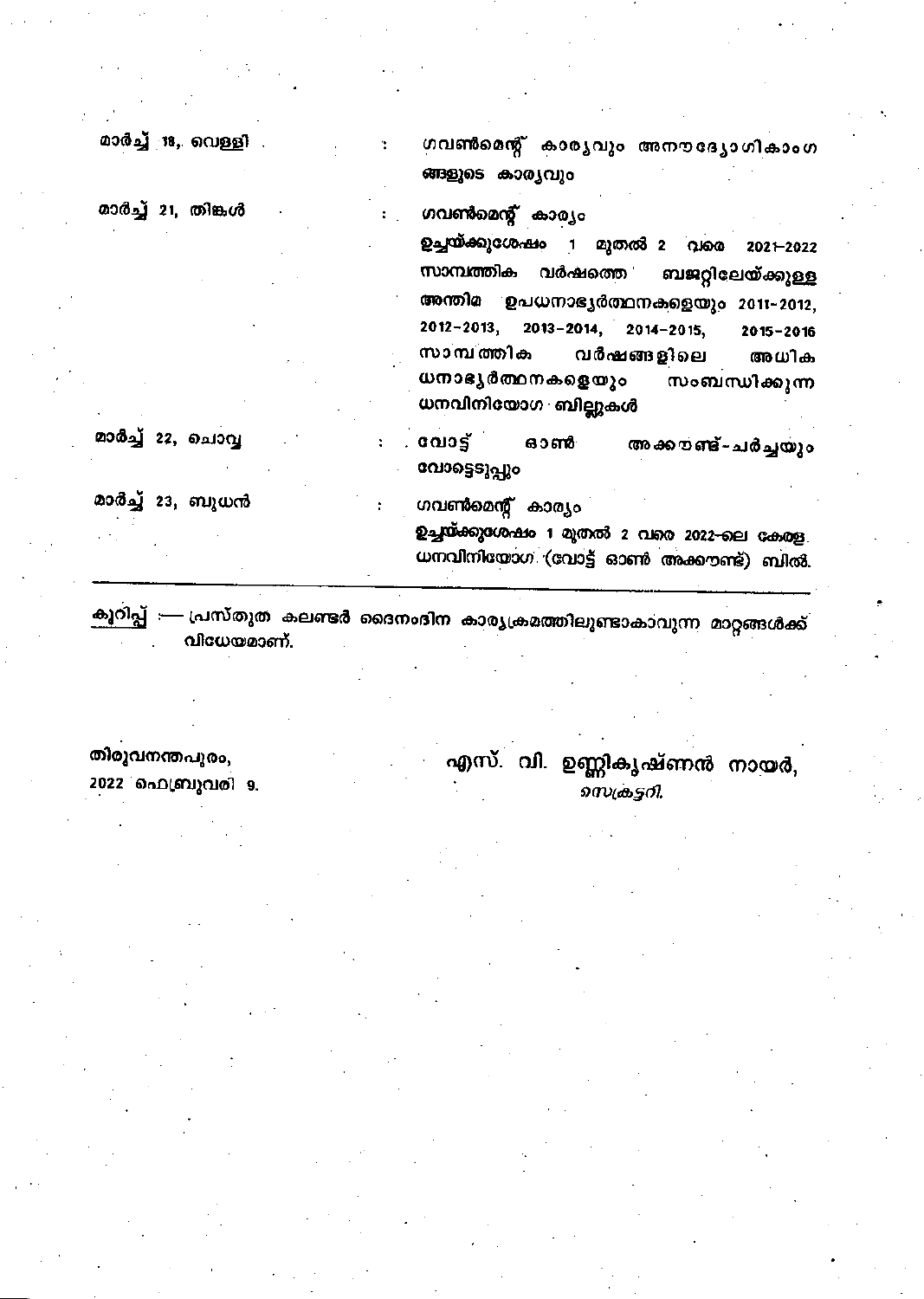## FIFTEENTH KERALA LEGISLATIVE ASSEMBLY

FOURTH SESSION



# **CALENDAR OF SITTINGS**

SECRETARIAT OF THE KERALA LEGISLATURE THIRUVANANTHAPURAM FEBRUARY 2022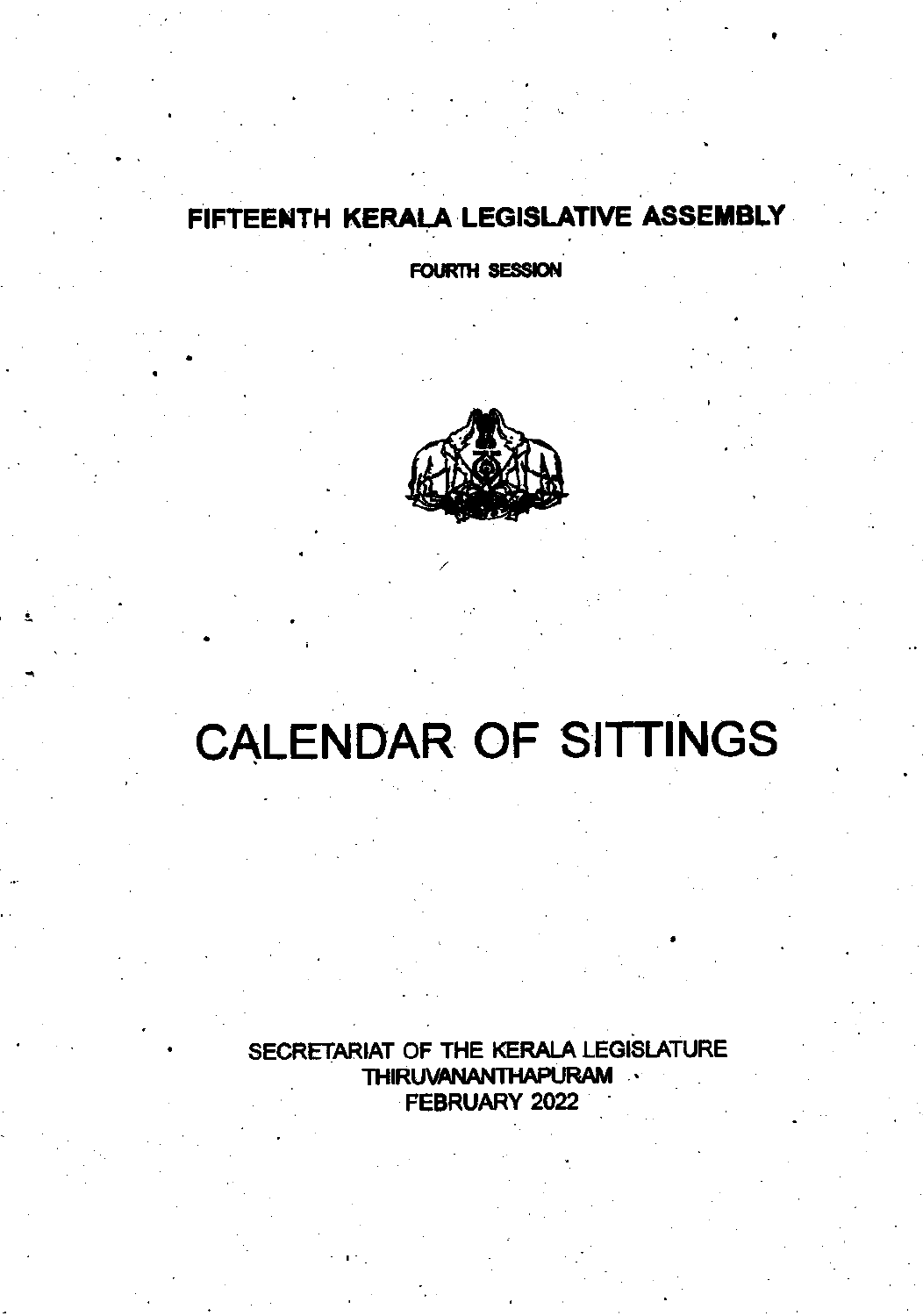## FIFTEENTH KERALA LEGISLATIVE ASSEMBLY

FOURTH SESSION



# CALENDAR OF SITTINGS

SECRETARIAT OF THE KERALA LEGISLATURE **THIRUVANANTHAPURAM** FEBRUARY 2022

63t2022 (ii).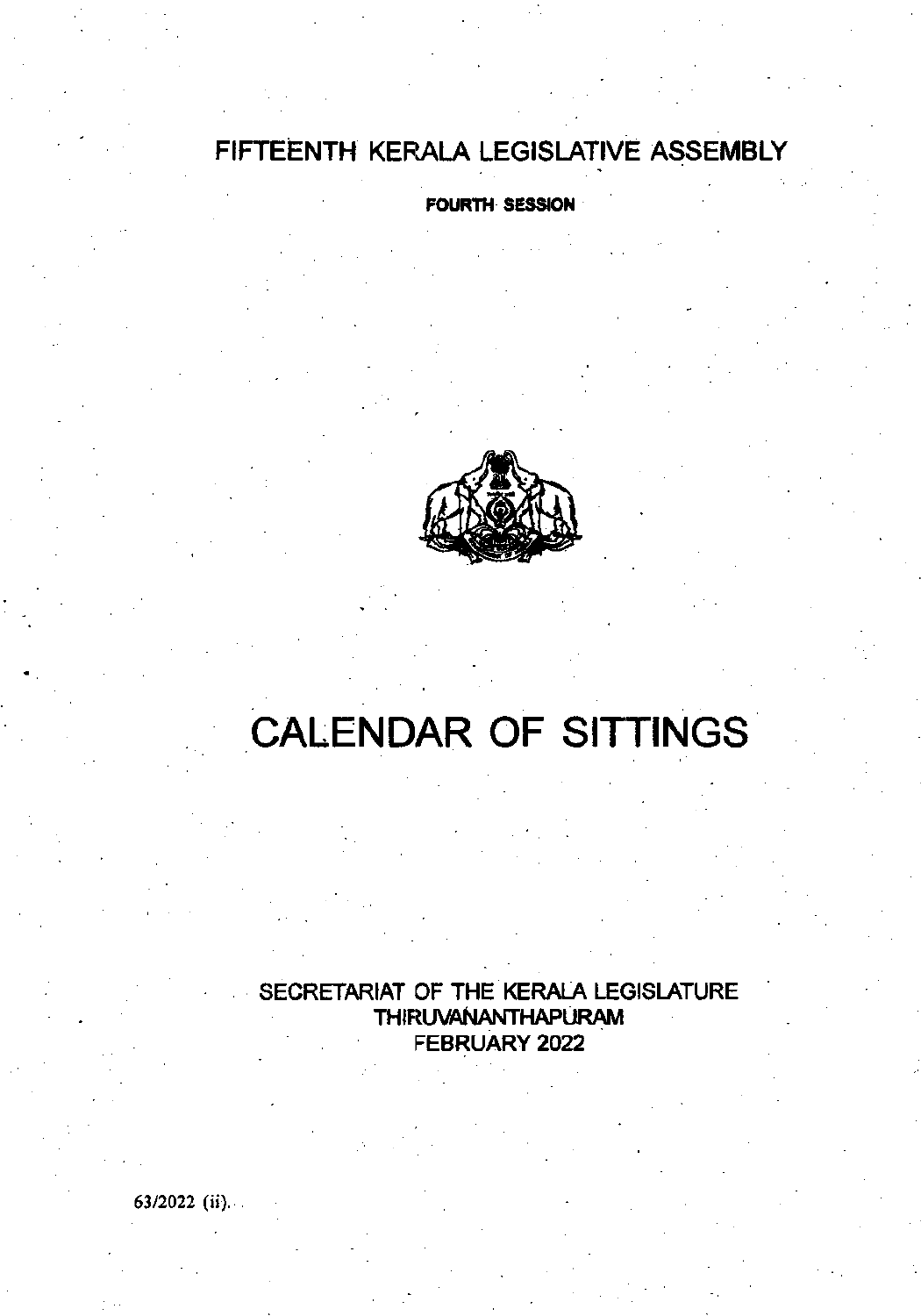## FIFTEENTH KERALA LEGISLATIVE ASSEMBLY

# **Example Fourth Session**<br>CALENDAR OF SITTINGS

### February 2022

February 18, Friday : Address by the Governor

February 22, Tuesday ) February 23, Wednesday February 24, Thursday )

February 25 to March 10 : No Sitting

March 14, Monday March 16, Wednesday

I

February 21, Monday : Obituary Reference on the demise of , P. T. Thomas

Discussion on the Motion of Thanks to the Governor's Address.

## March 2022

March 11, Friday : Laying on the Table the Final Supplementary Financial Statement for the Year 2021-2022 and Statement for Excess Grants for the Financial Years 2011-2012, 2012-2013, 2013-2014, 2014-2015 and 2015-2016 and presentation of Budget for the financial year 2022-2023 and Vote on Account.

March 15, Tuesday  $\rightarrow$  General Discussion on the Budget

March 17, Thursday : Discussion and Voting on Final Supplementary Demands for Grants in the Budget for the year 2021-2022 and Demands for Excess Grants for the Financial Years 20ll-2012, 2012-2013, 2013-2014, 2014-2015 and 2015-2016